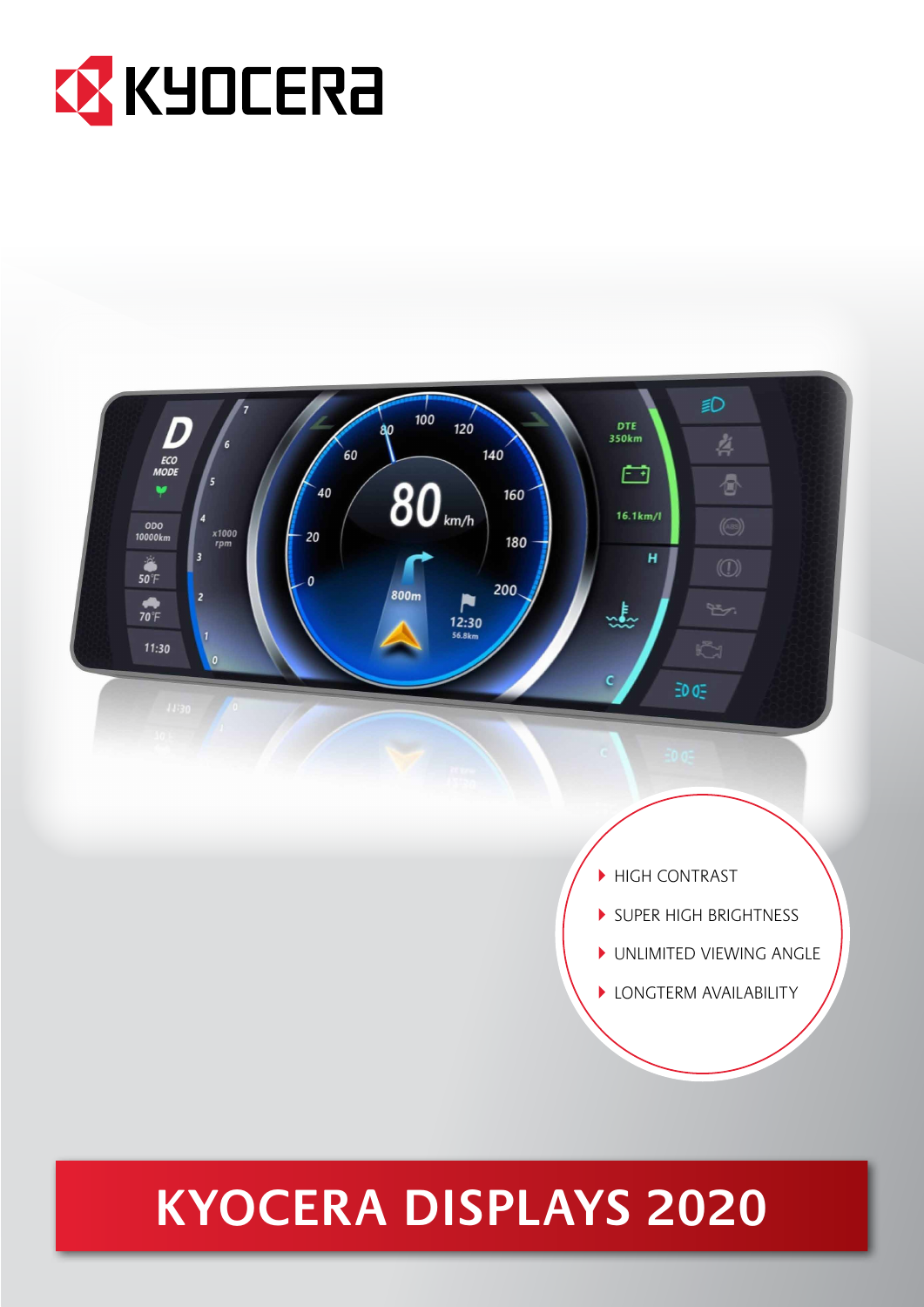### **EX** KYOCERA



The innovative TFT-LCD displays allow bright colours which can be perceived clearly even at intense sunlight – making them ideal for industrial applications including medical, aerospace, marine, test and measurement, and factory automation equipment for Industry 4.0.

#### **FEATURES**

- $\blacktriangleright$  High brightness
- ▶ Wide viewing angle
- **Long LED lifetime**
- Wide temperature range
- Mechanical robustness
- **Longterm availability**
- ▶ PCAP optional
- Customisation upon request

| <b>SIZE</b> | <b>MODE</b> | <b>RESOLU-</b><br><b>TION</b> | <b>PART NUMBER</b>     | <b>INTER-</b><br><b>FACE</b> | <b>DIMENSIONS</b><br>$W \times H \times D$ [mm] | <b>CONTRAST</b><br><b>RATIO</b> | <b>BRIGHTNESS</b><br>[cd/m <sup>2</sup> ] | <b>VIEWING</b><br><b>ANGLE</b><br>[U/D/L/R] | <b>OPERATING</b><br><b>TEMPERA-</b><br><b>TURE</b> [°C] | LED<br><b>LIFETIME</b><br>[hrs] |
|-------------|-------------|-------------------------------|------------------------|------------------------------|-------------------------------------------------|---------------------------------|-------------------------------------------|---------------------------------------------|---------------------------------------------------------|---------------------------------|
| 3.5"        | Mono        | OVGA                          | TTG035OVLOAANN-GN00    | CMOS+SPI                     | $76.9 \times 63.9 \times 4.9$                   | 1000:1                          | 1,200                                     | 70/60/80/80                                 | $-20 - 70$                                              | 60,000                          |
|             | <b>TN</b>   | QVGA                          | TCG035QVLPAANN-AN00    | CMOS+SPI                     | $76.9 \times 63.9 \times 4.9$                   | 1000:1                          | 400                                       | 80/60/80/80                                 | $-20 - 70$                                              | 60,000                          |
|             | <b>TN</b>   | QVGA                          | TCG035QVLPDANN-GN50    | CMOS+SPI                     | $76.9 \times 63.9 \times 4.9$                   | 1000:1                          | 1,000                                     | 80/60/80/80                                 | $-20 - 70$                                              | 50,000                          |
|             | <b>TN</b>   | QVGA                          | TCG035QVLPDANN-GN50-S  | CMOS+SPI                     | $76.9 \times 63.9 \times 4.9$                   | 1000:1                          | 1,000                                     | 80/60/80/80                                 | $-20 - 70$                                              | 40,000                          |
| 4.2"        | AWV II      | WQVGA                         | TCG042AALPBVNN-AN01    | <b>CMOS</b>                  | 107.7 x 67.0 x 8.4                              | 1200:1                          | 700                                       | 80/80/80/80                                 | $-20 - 70$                                              | 50,000                          |
| 4.3"        | <b>TN</b>   | WOVGA                         | TCG043WQLBAANN-GN00    | <b>CMOS</b>                  | $105.5 \times 67.2 \times 5.9$                  | 350:1                           | 450                                       | 60/65/70/70                                 | $-20 - 70$                                              | 100,000                         |
|             | <b>TN</b>   | WQVGA                         | TCG043WQLBAANN-GN50    | CMOS                         | $105.5 \times 67.2 \times 5.9$                  | 350:1                           | 800                                       | 60/65/70/70                                 | $-20 - 70$                                              | 100,000                         |
|             | Mono        | QVGA                          | TG057QVLGA-G00         | <b>CMOS</b>                  | $134.5 \times 103.4 \times 8$                   | 500:1                           | 400                                       | 80/80/80/80                                 | $-20 - 70$                                              | 70,000                          |
|             | Mono        | <b>OVGA</b>                   | TG057OVLGF-G00         | CMOS                         | $134.5 \times 103.4 \times 8$                   | 500:1                           | 1,000                                     | 80/80/80/80                                 | $-20 - 70$                                              | 70,000                          |
|             | <b>TN</b>   | QVGA                          | TCG057QVLBA-G20        | CMOS                         | 127.2 x 100.4 x 5.7                             | 500:1                           | 300                                       | 80/80/80/80                                 | $-20 - 70$                                              | 40,000                          |
|             | <b>TN</b>   | QVGA                          | TCG057QVLGA-G00        | CMOS                         | $134.5 \times 103.4 \times 8$                   | 500:1                           | 500                                       | 80/80/80/80                                 | $-20 - 70$                                              | 100,000                         |
|             | <b>TN</b>   | QVGA                          | TCG057QVLHA-G50        | <b>CMOS</b>                  | $134.5 \times 103.4 \times 8$                   | 500:1                           | 1,000                                     | 80/80/80/80                                 | $-20 - 70$                                              | 50,000                          |
| 5.7"        | <b>TN</b>   | VGA                           | TCG057VGLAAANN-GN20    | <b>LVDS</b>                  | $127.2 \times 100.4 \times 5.99$                | 500:1                           | 450                                       | 80/80/80/80                                 | $-20 - 70$                                              | 50,000                          |
|             | <b>TN</b>   | VGA                           | TCG057VGLBA-G20        | CMOS                         | 127.2 x 100.4 x 5.7                             | 500:1                           | 500                                       | 80/80/80/80                                 | $-20 - 70$                                              | 40,000                          |
|             | <b>TN</b>   | VGA                           | TCG057VGLCS-H50        | CMOS                         | 144 x 104.8 x 13                                | 500:1                           | 800                                       | 80/80/80/80                                 | $-20 - 70$                                              | 100,000                         |
|             | <b>TN</b>   | VGA                           | TCG057VGLCS-H50-SA     | CMOS                         | 144 x 104.8 x 13                                | 500:1                           | 800                                       | 80/80/80/80                                 | $-20 - 70$                                              | 50,000                          |
|             | <b>TN</b>   | VGA                           | TCG057VGLGA-G00        | CMOS                         | $134.5 \times 103.4 \times 8$                   | 500:1                           | 500                                       | 80/80/80/80                                 | $-20 - 70$                                              | 100,000                         |
|             | <b>TN</b>   | VGS                           | TCG057VGLRCANN-GN50    | CMOS                         | 127.2 × 100.4 × 5.7                             | 500:1                           | 800                                       | 80/80/80/80                                 | $-20 - 70$                                              | 35,000                          |
| 6.2"        | TN          | <b>HVGA</b>                   | TCG062HVLDA-G20        | CMOS                         | $173 \times 70 \times 6.7$                      | 500:1                           | 300                                       | 80/80/80/80                                 | $-20 - 70$                                              | 40,000                          |
|             | <b>AWV</b>  | <b>HVGA</b>                   | TCG062HVLQAVNN-GN20    | <b>LVDS</b>                  | $173 \times 70 \times 6.7$                      | 500:1                           | 500                                       | 85/85/85/85                                 | $-20 - 70$                                              | 40,000                          |
|             | <b>TN</b>   | <b>WVGA</b>                   | TCG070WVLPAANN-AN50    | CMOS                         | $165 \times 104.4 \times 8.2$                   | 500:1                           | 700                                       | 60/80/80/80                                 | $-20 - 70$                                              | 100,000                         |
|             | <b>TN</b>   | <b>WVGA</b>                   | TCG070WVLPAANN-AN50-SA | <b>CMOS</b>                  | $165 \times 104.4 \times 8.2$                   | 500:1                           | 700                                       | 60/80/80/80                                 | $-20 - 70$                                              | 50,000                          |
|             | <b>TN</b>   | <b>WVGA</b>                   | TCG070WVLPCANN-AN00    | CMOS                         | $165 \times 104.4 \times 8.2$                   | 500:1                           | 350                                       | 60/80/80/80                                 | $-20 - 70$                                              | 100,000                         |
|             | <b>TN</b>   | <b>WVGA</b>                   | TCG070WVLPCANN-AN00-SA | <b>CMOS</b>                  | $165 \times 104.4 \times 8.2$                   | 500:1                           | 450                                       | 60/80/80/80                                 | $-20 - 70$                                              | 50,000                          |
|             | <b>TN</b>   | <b>WVGA</b>                   | TCG070WVLPEANN-AN20    | LVDS                         | $165 \times 104.4 \times 8.6$                   | 500:1                           | 350                                       | 60/80/80/80                                 | $-20 - 70$                                              | 100,000                         |
|             | <b>TN</b>   | <b>WVGA</b>                   | TCG070WVLPEANN-AN30    | <b>LVDS</b>                  | $165 \times 104.4 \times 8.6$                   | 500:1                           | 700                                       | 60/80/80/80                                 | $-20 - 70$                                              | 100,000                         |
| 7.0"        | AWV         | <b>WVGA</b>                   | TCG070WVLQCPNN-AN00    | CMOS                         | $165 \times 104.4 \times 8.2$                   | 500:1                           | 350                                       | 85/85/85/85                                 | $-20 - 70$                                              | 100,000                         |
|             | AWV         | <b>WVGA</b>                   | TCG070WVLQAPNN-AN04    | <b>CMOS</b>                  | $165 \times 104.4 \times 8.2$                   | 500:1                           | 500                                       | 85/85/85/85                                 | $-20 - 70$                                              | 100,000                         |
|             | <b>AWV</b>  | <b>WVGA</b>                   | TCG070WVLQEPNN-AN20    | LVDS                         | $165 \times 104.4 \times 8.6$                   | 500:1                           | 350                                       | 85/85/85/85                                 | $-20 - 70$                                              | 100,000                         |
|             | AWV         | <b>WVGA</b>                   | TCG070WVLQGPNN-AN70    | <b>LVDS</b>                  | $169.8 \times 109.7 \times 9.7$                 | 500:1                           | 1,000                                     | 85/85/85/85                                 | $-30 - 80$                                              | 70,000                          |
|             | AWV         | <b>WVGA</b>                   | TCG070WVLQGPNN-AN40    | <b>LVDS</b>                  | $169.8 \times 109.7 \times 9.7$                 | 500:1                           | 1,000                                     | 85/85/85/85                                 | $-30 - 80$                                              | 70,000                          |
|             | <b>AWV</b>  | <b>WVGA</b>                   | TCG070WVLSJPPA-GD20    | LVDS                         | $169.8 \times 109.7 \times 9.2$                 | 650:1                           | 500                                       | 85/85/85/85                                 | $-20 - 70$                                              | 70,000                          |
|             | <b>AWV</b>  | <b>WVGA</b>                   | TCG070WVLSJPPB-GA20    | LVDS                         | $169.8 \times 109.7 \times 10.25$               | 650:1                           | 500                                       | 85/85/85/85                                 | $-20 - 70$                                              | 70,000                          |
| 7.5"        | <b>TN</b>   | VGA                           | TCG075VGLDA-G20        | CMOS                         | $173 \times 133 \times 6.35$                    | 500:1                           | 250                                       | 80/80/80/80                                 | $-20 - 70$                                              | 40,000                          |
|             | <b>TN</b>   | VGA                           | TCG075VGLDH-G20        | LVDS                         | $173 \times 133 \times 4.4$                     | 500:1                           | 250                                       | 80/80/80/80                                 | $-20 - 70$                                              | 40,000                          |
|             | <b>TN</b>   | VGA                           | TCG075VGLEAANN-GN00-SA | <b>CMOS</b>                  | $184 \times 139.8 \times 12.7$                  | 500:1                           | 450                                       | 80/80/80/80                                 | $-20 - 70$                                              | 50,000                          |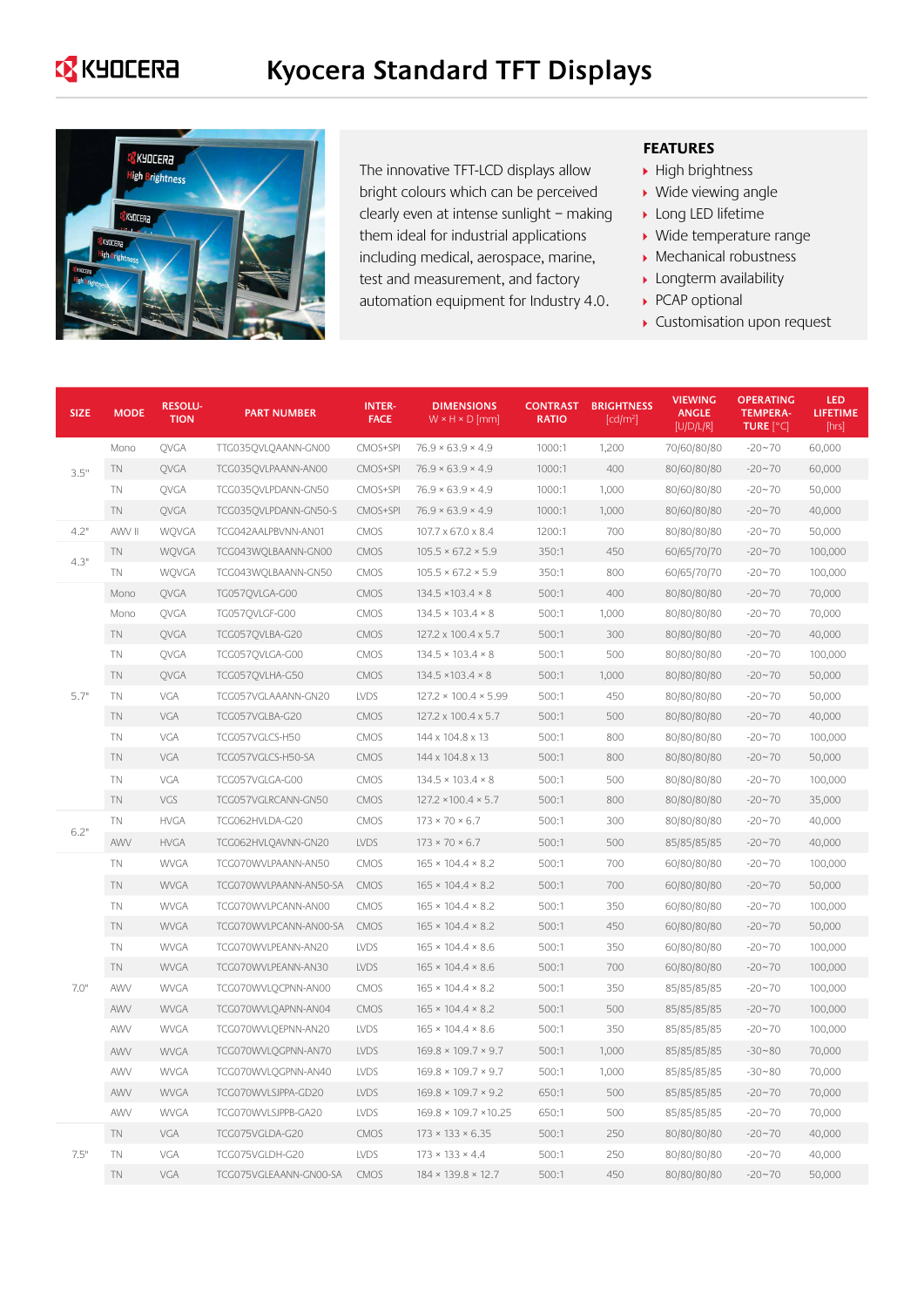# **EX** KYOCERA

| <b>SIZE</b> | <b>MODE</b> | <b>RESOLU-</b><br><b>TION</b> | <b>PART NUMBER</b>     | <b>INTER-</b><br><b>FACE</b> | <b>DIMENSIONS</b><br>$W \times H \times D$ [mm] | <b>CONTRAST</b><br>RATIO | <b>BRIGHTNESS</b><br>[cd/m <sup>2</sup> ] | <b>VIEWING</b><br><b>ANGLE</b><br>[U/D/L/R] | <b>OPERATING</b><br><b>TEMPERA-</b><br>TURE [°C] | <b>LED</b><br><b>LIFETIME</b><br>[hrs] |
|-------------|-------------|-------------------------------|------------------------|------------------------------|-------------------------------------------------|--------------------------|-------------------------------------------|---------------------------------------------|--------------------------------------------------|----------------------------------------|
| 8.4"        | TN          | VGA                           | TCG084VGLAAANN-AN50    | <b>CMOS</b>                  | $199.5 \times 147.4 \times 9$                   | 500:1                    | 850                                       | 60/70/70/70                                 | $-20 - 70$                                       | 70,000                                 |
|             | TN          | VGA                           | TCG084VGLACANN-AN00    | <b>CMOS</b>                  | $199.5 \times 147.4 \times 9$                   | 500:1                    | 550                                       | 60/70/70/70                                 | $-20 - 70$                                       | 100,000                                |
|             | TN          | VGA                           | TCG084VGLACANN-AN00-SA | <b>CMOS</b>                  | $199.5 \times 147.4 \times 9$                   | 500:1                    | 600                                       | 60/70/70/70                                 | $-20 - 70$                                       | 50,000                                 |
|             | TN          | <b>SVGA</b>                   | TCG084SVLPAANN-AN20    | <b>LVDS</b>                  | $199.5 \times 147.4 \times 9$                   | 800:1                    | 400                                       | 80/60/80/80                                 | $-20 - 70$                                       | 100,000                                |
|             | TN          | <b>SVGA</b>                   | TCG084SVLPAANN-AN20-SA | <b>LVDS</b>                  | $199.5 \times 147.4 \times 9$                   | 800:1                    | 400                                       | 80/60/80/80                                 | $-20 - 70$                                       | 50,000                                 |
|             | <b>TN</b>   | <b>SVGA</b>                   | TCG084SVLPAANN-AN30    | LVDS                         | $199.5 \times 147.4 \times 9$                   | 800:1                    | 750                                       | 80/60/80/80                                 | $-20 - 70$                                       | 100,000                                |
|             | AWV         | <b>SVGA</b>                   | TCG084SVLQAPNN-AN20    | LVDS                         | $199.5 \times 147.4 \times 9$                   | 800:1                    | 400                                       | 85/85/85/85                                 | $-20 - 70$                                       | 100,000                                |
|             | AWV         | <b>SVGA</b>                   | TCG084SVLQAPNN-AN20-SA | <b>LVDS</b>                  | $199.5 \times 147.4 \times 9$                   | 800:1                    | 400                                       | 85/85/85/85                                 | $-20 - 70$                                       | 50,000                                 |
|             | AWV         | <b>SVGA</b>                   | TCG084SVLQEPNN-AN30    | <b>LVDS</b>                  | $199.5 \times 149 \times 11.5$                  | 500:1                    | 600                                       | 85/85/85/85                                 | $-20 - 70$                                       | 70,000                                 |
|             | AWV         | <b>SVGA</b>                   | TCG084SVLQEPNN-AN40    | <b>LVDS</b>                  | $199.5 \times 149 \times 11.5$                  | 500:1                    | 600                                       | 85/85/85/85                                 | $-20 - 70$                                       | 70,000                                 |
| 8.5"        | AWV         | VGA                           | TCG085WVLQDPNN-GN00    | <b>CMOS</b>                  | $210 \times 134 \times 8.8$                     | 500:1                    | 400                                       | 85/85/85/85                                 | $-20 - 70$                                       | 70,000                                 |
| 10.1        | <b>TN</b>   | <b>WXGA</b>                   | TCG101WXLPAANN-AN20-SA | <b>LVDS</b>                  | $236 \times 156.8 \times 9.4$                   | 800:1                    | 500                                       | 80/80/80/80                                 | $-20 - 70$                                       | 50,000                                 |
| 10.4"       | TN          | VGA                           | TCG104VGLAAANN-AN20    | CMOS                         | $240.7 \times 180.2 \times 9$                   | 500:1                    | 400                                       | 60/70/70/70                                 | $-20 - 70$                                       | 70,000                                 |
|             | TN          | VGA                           | TCG104VGLABANN-AN30    | <b>CMOS</b>                  | $240.7 \times 180.2 \times 9$                   | 500:1                    | 800                                       | 60/70/70/70                                 | $-20 - 70$                                       | 70,000                                 |
|             | TN          | VGA                           | TCG104VGLPEANN-AN60    | LVDS                         | $240.7 \times 180.2 \times 9$                   | 500:1                    | 450                                       | 60/70/70/70                                 | $-20 - 80$                                       | 50,000                                 |
|             | TN          | <b>SVGA</b>                   | TCG104SVLPAANN-AN20    | <b>LVDS</b>                  | $240.7 \times 180.2 \times 9$                   | 900:1                    | 450                                       | 80/60/80/80                                 | $-20 - 70$                                       | 100,000                                |
|             | TN          | <b>SVGA</b>                   | TCG104SVLPAANN-AN20-SA | LVDS                         | $240.7 \times 180.2 \times 9$                   | 900:1                    | 500                                       | 80/60/80/80                                 | $-20 - 70$                                       | 50,000                                 |
|             | TN          | <b>SVGA</b>                   | TCG104SVLPEANN-AN30    | LVDS                         | $240.7 \times 180.2 \times 9$                   | 900:1                    | 700                                       | 80/60/80/80                                 | $-20 - 70$                                       | 100,000                                |
|             | TN          | SVGA                          | TCG104SVLBKANN-AN20    | <b>LVDS</b>                  | $240.7 \times 181.4 \times 9.45$                | 900:1                    | 350                                       | 60/80/80/80                                 | $-20 - 70$                                       | 70,000                                 |
|             | AWV         | <b>SVGA</b>                   | TCG104SVLQAPNN-AN20    | <b>LVDS</b>                  | $240.7 \times 180.2 \times 9$                   | 500:1                    | 400                                       | 85/85/85/85                                 | $-20 - 70$                                       | 100,000                                |
|             | AWV         | <b>SVGA</b>                   | TCG104SVLQJPNN-AN40    | LVDS                         | $230 \times 180.2 \times 10.8$                  | 750:1                    | 1,200                                     | 85/85/85/85                                 | $-30 - 80$                                       | 70,000                                 |
|             | AWV         | XGA                           | TCG104XGLPAPNN-AN30    | <b>LVDS</b>                  | $230.0 \times 180.2 \times 10.5$                | 700:1                    | 600                                       | 85/85/85/85                                 | $-30 - 80$                                       | 70,000                                 |
|             | AWV         | <b>XGA</b>                    | TCG104XGLPAPNN-AN31    | <b>LVDS</b>                  | $230.0 \times 180.2 \times 10.5$                | 700:1                    | 600                                       | 85/85/85/85                                 | $-30 - 80$                                       | 50,000                                 |
|             | AWV         | <b>XGA</b>                    | TCG104XGLPAPNN-AN40    | <b>LVDS</b>                  | $230.0 \times 180.2 \times 10.5$                | 700:1                    | 1,300                                     | 85/85/85/85                                 | $-30 - 80$                                       | 70,000                                 |
| 12.1"       | TN          | <b>SVGA</b>                   | TCG121SVLPAANN-AN20    | LVDS                         | $278.3 \times 207.5 \times 9.5$                 | 1000:1                   | 500                                       | 80/80/80/80                                 | $-20 - 70$                                       | 100,000                                |
|             | TN          | <b>SVGA</b>                   | TCG121SVLPAANN-AN20-SA | <b>LVDS</b>                  | $278.3 \times 207.5 \times 9.5$                 | 1000:1                   | 550                                       | 80/80/80/80                                 | $-20 - 70$                                       | 50,000                                 |
|             | AWV         | <b>SVGA</b>                   | TCG121 SVLQEPNN-AN20   | <b>LVDS</b>                  | $265 \times 207.7 \times 9.6$                   | 500:1                    | 450                                       | 85/85/85/85                                 | $-20 - 70$                                       | 100,000                                |
|             | AWV         | XGA                           | TCG121XGLPAPNN-AN20    | <b>LVDS</b>                  | $260.5 \times 203.4 \times 10.3$                | 750:1                    | 400                                       | 85/85/85/85                                 | $-30 - 80$                                       | 50,000                                 |
|             | AWV         | XGA                           | TCG121XGLPAPNN-AN20-SA | <b>LVDS</b>                  | $260.5 \times 203.4 \times 10.3$                | 750:1                    | 400                                       | 85/85/85/85                                 | $-30 - 80$                                       | 50,000                                 |
|             | AWV         | <b>XGA</b>                    | TCG121XGLPBPNN-AN40    | LVDS                         | $260.5 \times 203 \times 10.2$                  | 750:1                    | 1,200                                     | 85/85/85/85                                 | $-30 - 80$                                       | 70,000                                 |
|             | AWV         | <b>XGA CTP</b><br>OB          | MCG121XGLBAQGA-A**142  | LVDS                         | $260.5 \times 204 \times 11.3$                  | 1000:1                   | 540                                       | 89/89/89/89                                 | $-30 - 80$                                       | 50,000                                 |
|             | AWV         | WXGA                          | TCG121WXLPAPNN-AN20-SA | LVDS                         | $277.7 \times 182.5 \times 9.8$                 | 750:1                    | 500                                       | 85/85/85/85                                 | $-20 - 70$                                       | 50,000                                 |
|             | AWV         | <b>WXGA</b>                   | TCG121WXLRFVNN-AN40    | LVDS                         | $283.0 \times 185.1 \times 10.5$                | 750:1                    | 1,400                                     | 85/85/85/85                                 | $-30 - 80$                                       | 50,000                                 |
|             | AWV         | <b>WXGA</b><br>CTP OB         | MCG121WXLBAQA-A**84    | <b>LVDS</b>                  | $302 \times 204 \times 12.9$                    | 1000:1                   | 540                                       | 88/88/88/88                                 | $-30 - 80$                                       | 50,000                                 |
| 15.0"       | AWV         | <b>XGA CTP</b><br>OB          | MCG150XGLAAHGA-A**03   | LVDS                         | $346.3 \times 270.3 \times 11.7$                | 2500:1                   | 480                                       | 88/88/88/88                                 | $-30 - 80$                                       | 70,000                                 |
| 15,6"       | AWV         | FHD CTP<br>OB                 | MCG156FDLAAQGA-A**06   | LVDS                         | $363.8 \times 215.9 \times 9.3$                 | 800:1                    | 450                                       | 85/85/85/85                                 | $-30 - 85$                                       | 50,000                                 |

CTP = Capacitive Touch Panel OB = Optical bonded Front Glass